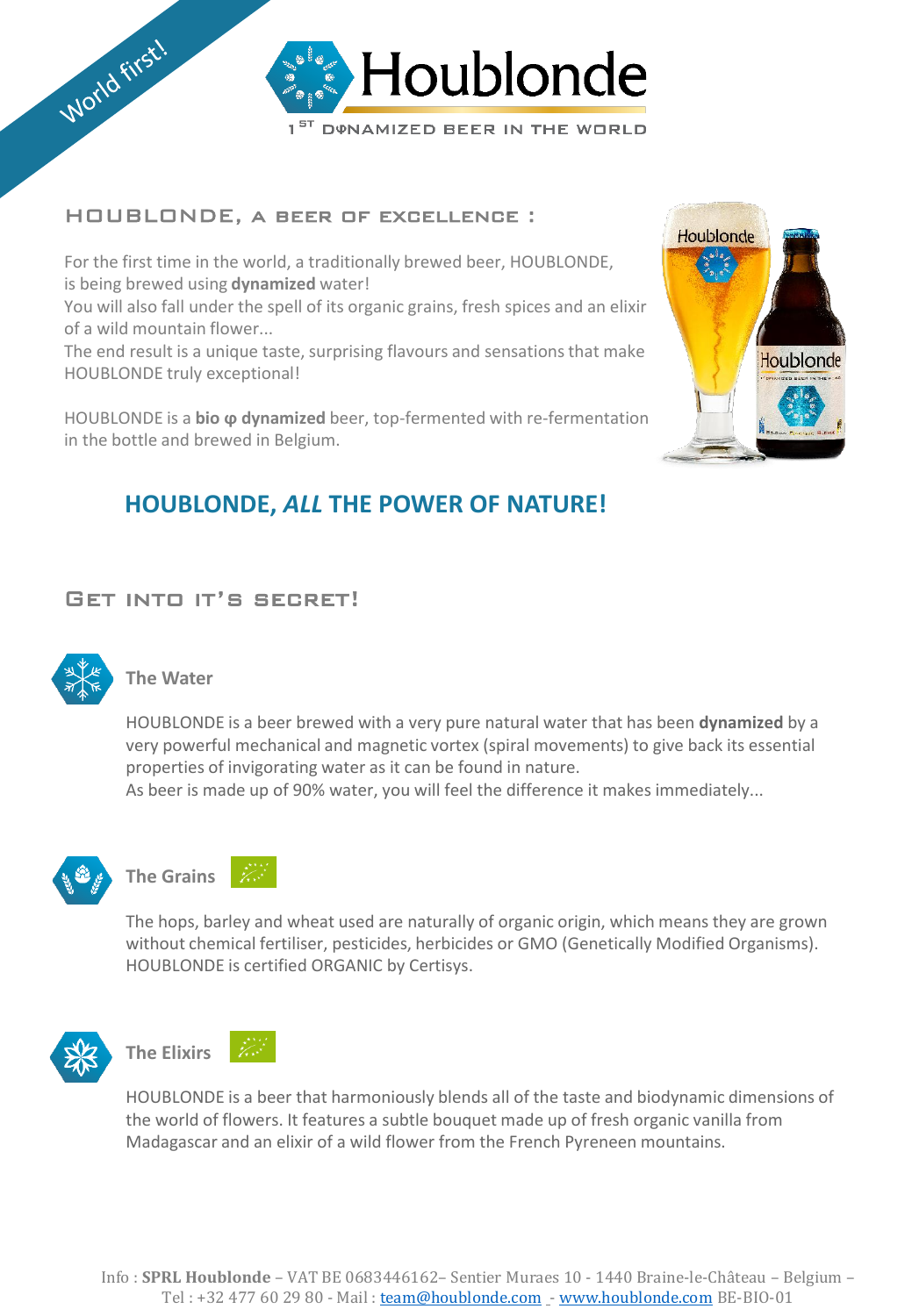

## WHY IS SHE SO DIFFERENT?





**1st Beer in the world with** dynamized water, a flower elixir and a proved bioluminescent light energy.



In the end , Houblonde is an exceptional beer, recognised at the **World Beer Awards in London in 2017 as the "Belgium Winner"** in the category of special beers.



Houblonde has also won in 2018, 2019 & 2020, **3 golden stars** at the « **Superior Taste Award** », the highest distinction awarded by 200 stars chefs and sommeliers in Europe. This earned the prestigious Crystal Award.



In January 2020, Houblonde won a **Silver Award** at the **International Taste Award** in Italy granted by 160 Italian Judges involved in the process like Food & Drink Tasters, Chefs, Sommeliers, Gourmands, Bartenders, Mixologist, Journalists, etc..

#### TECHNICAL DETAILS HOUBLONDE

TYPE: Belgian Organic Blonde CATEGORY: Belgian Style Ale – Specialty beer COLOUR: Amber Blond, filtered TASTE: Flavours of roasted grains (biscuit and caramel) with a dash of vanilla and slight bitterness. Very smooth and refreshing, with a long-lasting mouthfeel and a taste identity on its own AROMAS: floral nose, harmonious and subtle scents FROTH: natural, firm, unctuous and creamy, with fine bubbles SHELF LIFE: 24 months SERVING TEMPERATURE: 5° to 6° C ALCOHOL CONTENT (Vol.): 5.6 % CALORIES: 55 KCAL/100 ml EBU (European Bitterness Unit): 18° DEGREES PLATO: 14° FERMENTATION: top fermentation, re-fermentation in the bottle BOTTLE: 33 cl, recyclable, returnable: € 0,10 (BE-NL) EAN CODE: 5411065358138



SOFTNESS  $\bullet\bullet\bullet\bullet$  ACIDITY  $\bullet$ 0000 BITTERNESS  $\bullet$ 0000 COMPLEXITY  $\bullet\bullet$ 000

Info : **SPRL Houblonde** – VAT BE 0683446162 - Sentier Muraes 10 - 1440 Braine-le-Château – Belgium – Tel : +32 477 60 29 80 - Mail : [team@houblonde.com](mailto:team@houblonde.com) - [www.houblonde.com](http://www.houblonde.com/)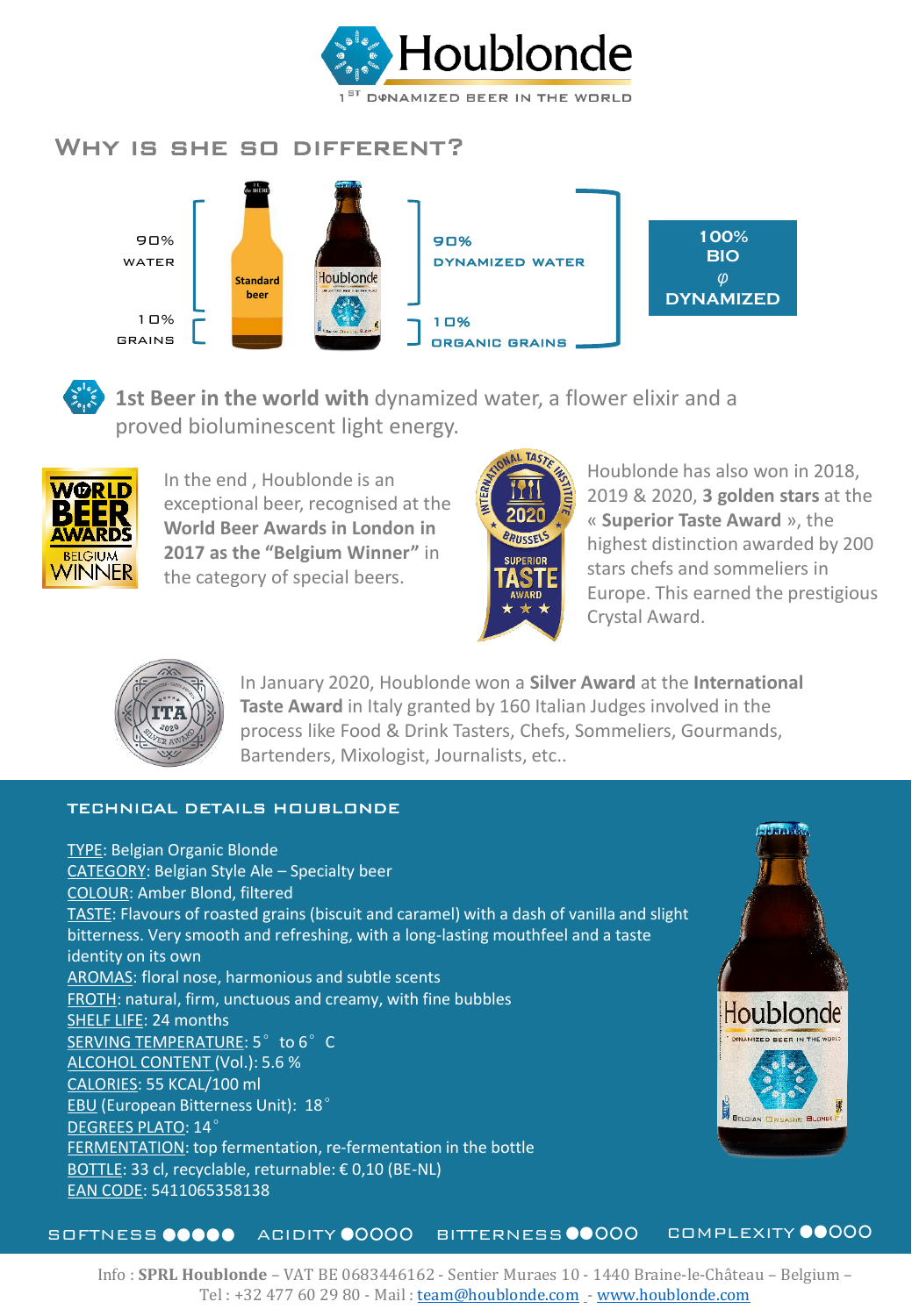

## HOUBLONDE Organic Triple

a beer of excellence:

World First

**Houblonde Organic Triple (8%)** is brewed for the first time in the world with **dynamized water**. Its amber and clear color will surprise you at first with its floral bouquet of hibiscus and saffron.

The triple concept has been pushed to the limit. We brewed with **3 hops, 3 cereals and revisited the floral world in 3 different way**s: as elixir, pistils (saffron) and petals (hibiscus). This generous and powerful beer with floral aromas offers finesse and elegance, a sweet and round flavor, with hints of delicate bitterness.

HOUBLONDE is a **bio ϕ dynamized** beer, top-fermented with refermentation in the bottle and brewed in Belgium.



# **HOUBLONDE,** *ALL* **THE POWER OF NATURE!**

### Get into it's secret!



### **The water**

HOUBLONDE is a beer brewed with a very pure natural water that has been **dynamized** by a very powerful mechanical and magnetic vortex (spiral movements) to give back its essential properties of invigorating water as it can be found in nature.

As beer is made up of 90% water, you will feel the difference it makes immediately...



# **Triple hop**

For the Triple Trilogy, we have selected 3 varieties of organic hops.



The 3 cereals brewed are malt, wheat and oats, which are naturally of organic origin, i.e. grown without fertilizers, pesticides, chemical herbicides or GMOs (Genetically Modified Organisms). The Houblonde is certified ORGANIC by Certisys.



### **Triple dimensions of floral alchemy**

HOUBLONDE is a beer that harmoniously combines all the taste and biodynamic dimensions of the floral universe. It contains the quintessence of nature represented by the 3 dimensions of the flower: wild elixirs (Agrimony, Water violet, Wild rose), pistils (saffron) and petals (hibiscus).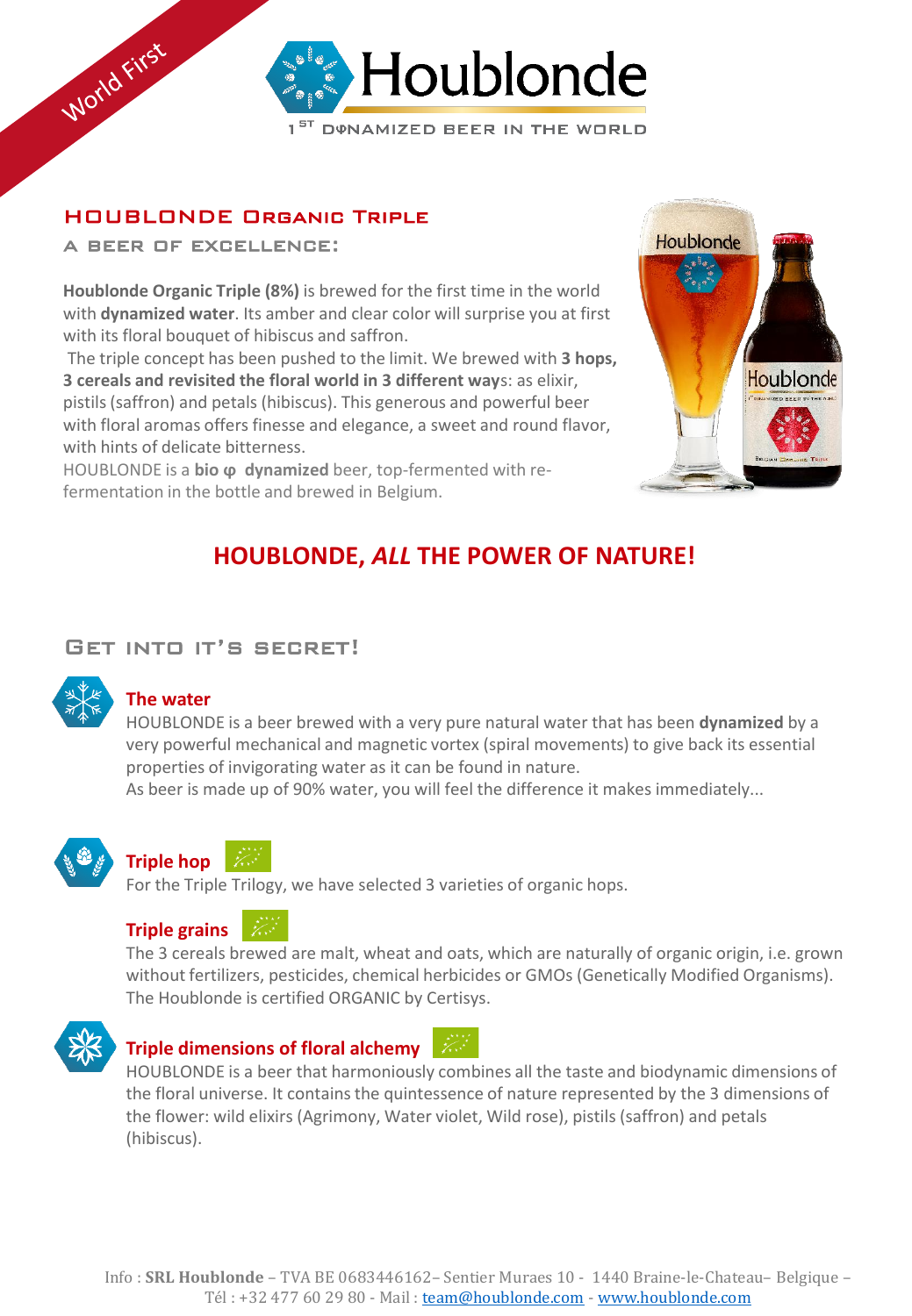

### Why is she so different?



Houblonde is the 1st Beer in the world brewed with dynamized water, flower elixirs, a proved bioluminescent light energy and 100% organic & dynamized.



In January 2020, Houblonde won **a Gold Award** at the **International Taste Award**  in Italy granted by 160 Italian Judges involved in the process like Food & Drink Tasters, Chefs, Sommeliers, Gourmands, Bartenders, Mixologist, Journalists, etc.).



TECHNICAL SHEET : Houblonde Organic Triple

Type: Belgian Organic Triple CATEGORY: Belgian Triple Ale - Special tasting beer COLOUR: the colour is golden with deep copper reflections. TASTE: the palate is voluptuous and powerful. The first notes are malty, slightly bitter, revealing aromas of honey and ripe fruit. Saffron and hibiscus express themselves at the end of the palate with their delicate aromas in harmony with the flavours of roasted malt and hops. AROMAS: the nose is floral, gourmet and saffron FROTH: natural, firm, smooth and creamy with fine bubbles SHELF LIFE: 33 months Houblonde SERVING TEMPERATURE: from 6 to 7° ALCOHOL CONTENT (Vol.): 8%. CALORIES: 68 KCAL/100 ml IBU (International Bitterness Unit): 28 PLATO DEGREES: 16,9° FERMENTATION: high fermentation, re-fermentation in bottle BOTTLE: 33 cl, returnable: € 0,10 (BE-NL) EAN CODE: 541106533333333 SOFT OOOOO ACIDITY OOOOO BITTER OOOOO STRUCTURE OOOOO

Info : **SRL Houblonde** – TVA BE 0683446162– Sentier Muraes 10 - 1440 Braine-le-Château – Belgium – Tél: +32 477 60 29 80 - Mail: [team@houblonde.com](mailto:info@Houblonde.com) - [www.houblonde.com](http://www.houblonde.com/)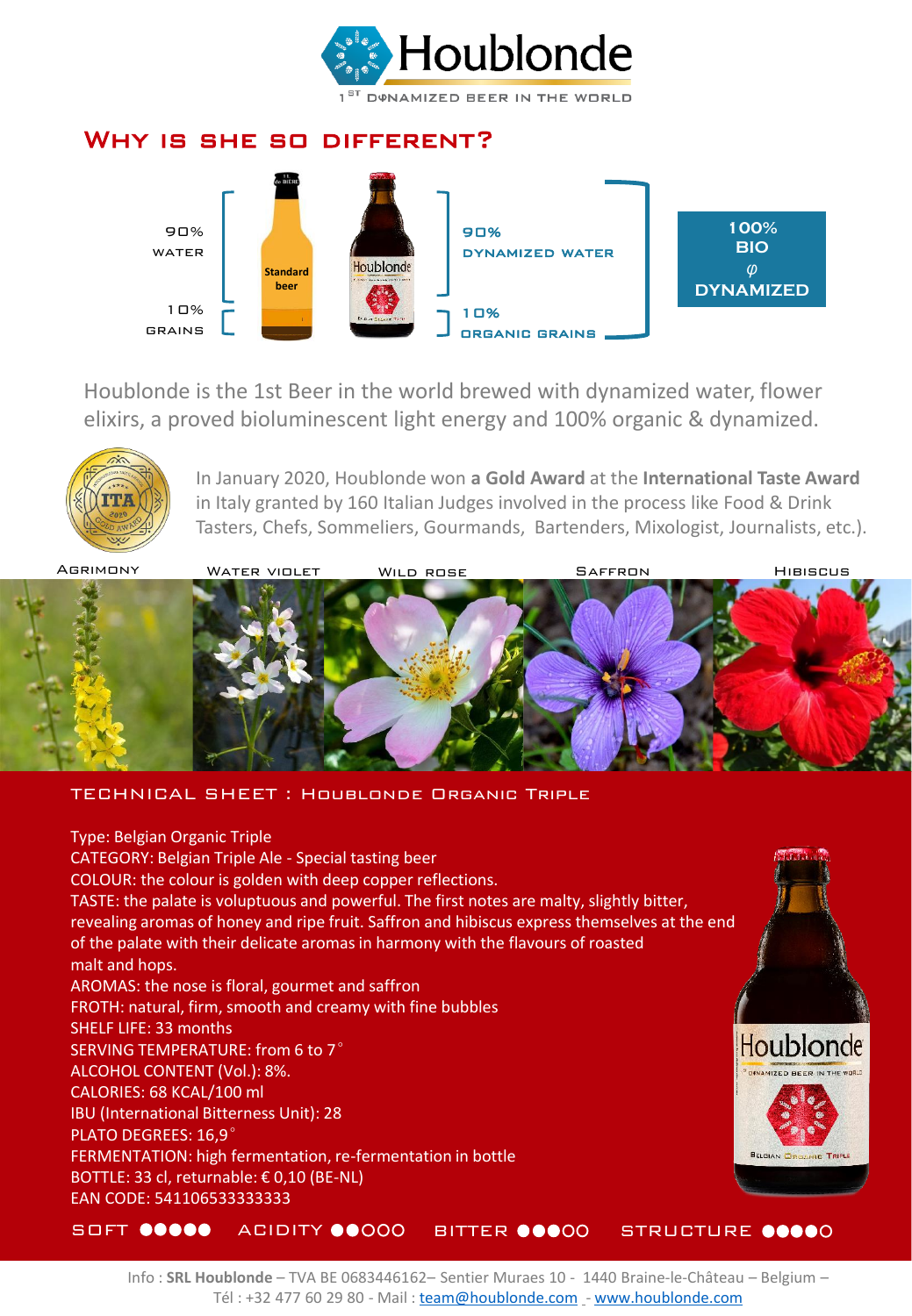

## HOUBLONDE WHITE IPA (4,8° alc.)

For the first time in the world, a craft beer, HOUBLONDE, is brewed with dynamized water! Houblonde Organic White IPA is a mix between the tradition of Belgian white beers and the trend of IPA beers. A light, refreshing beer with a gentle bitterness that takes you on a multi-sensory journey. The blend of 4 cereals (barley malt, millet, wheat, buckwheat) and 3 aromatic hops gives it a balanced taste and a controlled bitterness. The whole is enhanced by finely bitter orange peels, a note of coriander and, to complete the experience, orange blossoms. HOUBLONDE is a dynamized organic beer ϕ brewed in Belgium,

top fermentation with refermentation in the bottle.



## **HOUBLONDE,** *ALL* **THE POWER OF NATURE!**

## Get into it's secret!



World First

### **The water**

HOUBLONDE is a beer brewed with very pure natural water that has been **dynamized** by very powerful mechanical and magnetic vortices (spiral movements) to give back its essential properties of invigorating water as it can be found in nature.

As beer is made up of 90% water, you will taste the difference it makes immediately...





4 cereals (barley, wheat, millet and buckwheat) and 3 aromatic hops, all from organic origin, produced in a short supply chain and purchased at their Fair Price (label). Certified organic beer by Certisys.





The highly fragrant white flowers of the orange blossoms are picked from the Bigaradier tree, a small shrub native of India. A true invitation to travel, its delicate fragrances immediately transport us to the scents of the Orient and the sunny flavours of the Mediterranean. The orange blossoms are obtained by steam distillation of the flower buds and perfectly complements the bitterness of the orange peels, resulting in a very refreshing beer with citrus aromas.